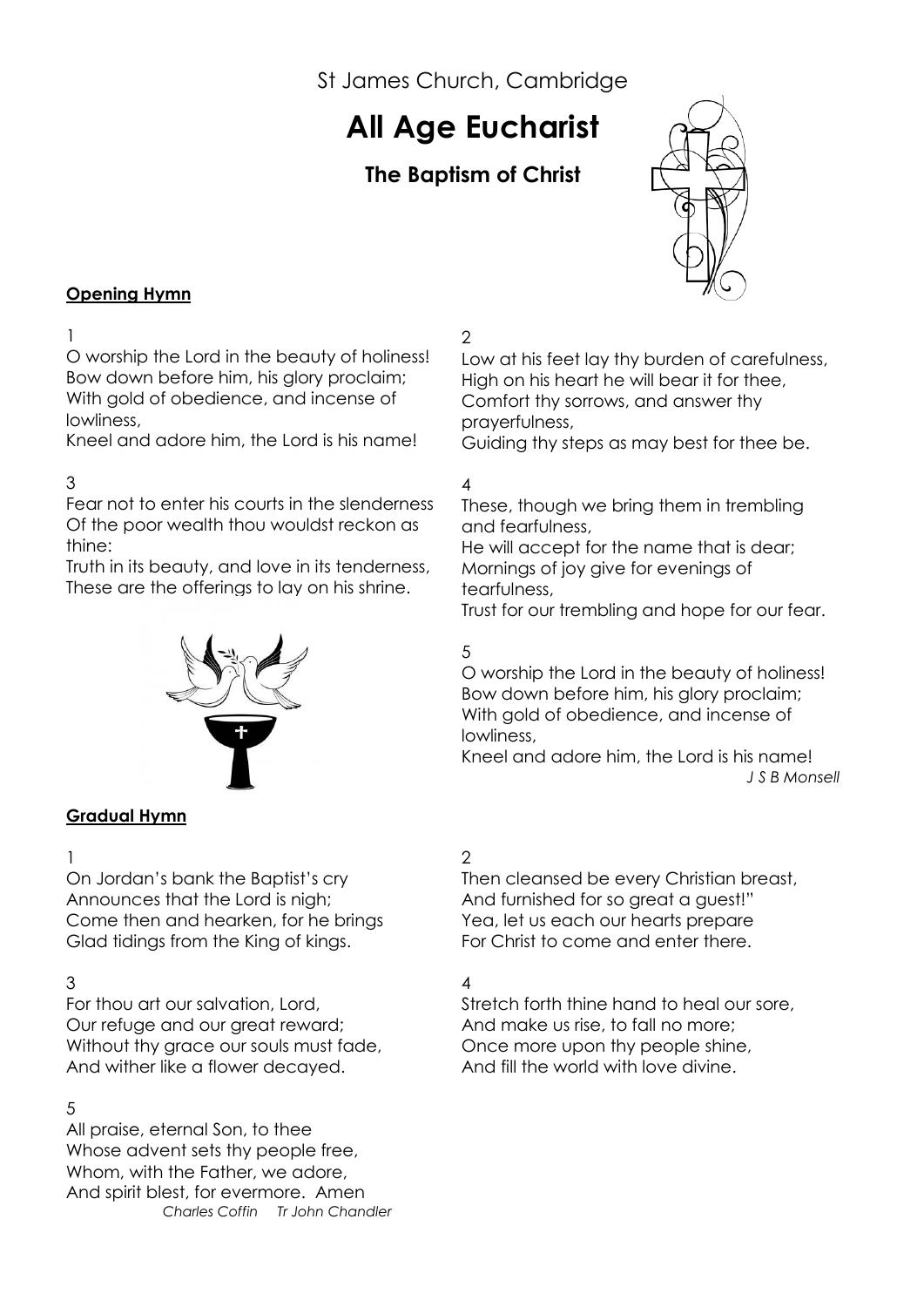#### **Offertory Hymn**

#### 1

The sinless one to Jordan came To share our fallen nature's blame; God's righteousness he thus fulfilled And chose the path his Father willed.

### 3

Above him see the heavenly Dove, The sign of God's the Father's love, Now by the Holy Spirit shed Upon the Son's anointed head.

#### 4

On you shall all your people feed And know you are the Bread indeed, Who gives eternal life to those That with you died, and with you rose.  *G B Timms*

#### **Sanctus**

(sung)

Holy, holy, holy is the Lord, holy is the Lord God almighty. Holy, holy, holy is the Lord, holy is the Lord God almighty! Who was and is, and is to come; holy, holy, holy is the Lord.

#### $\mathfrak{D}$

Uprising from the waters there, The voice from heaven did witness bear That he, the Son of God, had come To lead his scattered people home.



#### **Communion Hymn**

#### 1

O Love, how deep, how broad, how high! How passing thought and fantasy That God, the Son of God, should take Our mortal form for mortals' sake. Amen.

#### 3

For us baptized, for us he bore His holy fast, and hungered sore; For us temptations sharp he knew For us the tempter over threw.

#### 5

For us he rose from death again, For us he went on high to reign, For us he sent his Spirit here To guide, to strengthen, and to cheer.

# 2

He sent no angel to our race Of higher or of lower place, But wore the robe of human frame; And he himself to this world came.

#### 4

For us to wicked men betrayed, Scourged, mocked, in crown of thorns arrayed; For us he bore the cross's death; For us at length gave up his breath.

All honour, laud, and glory be, O Jesu, Virgin-born, to thee, All glory, as is ever meet, To Father and to Paraclete. Amen.

 *Latin, 15th century Tr Benjamin Webb*